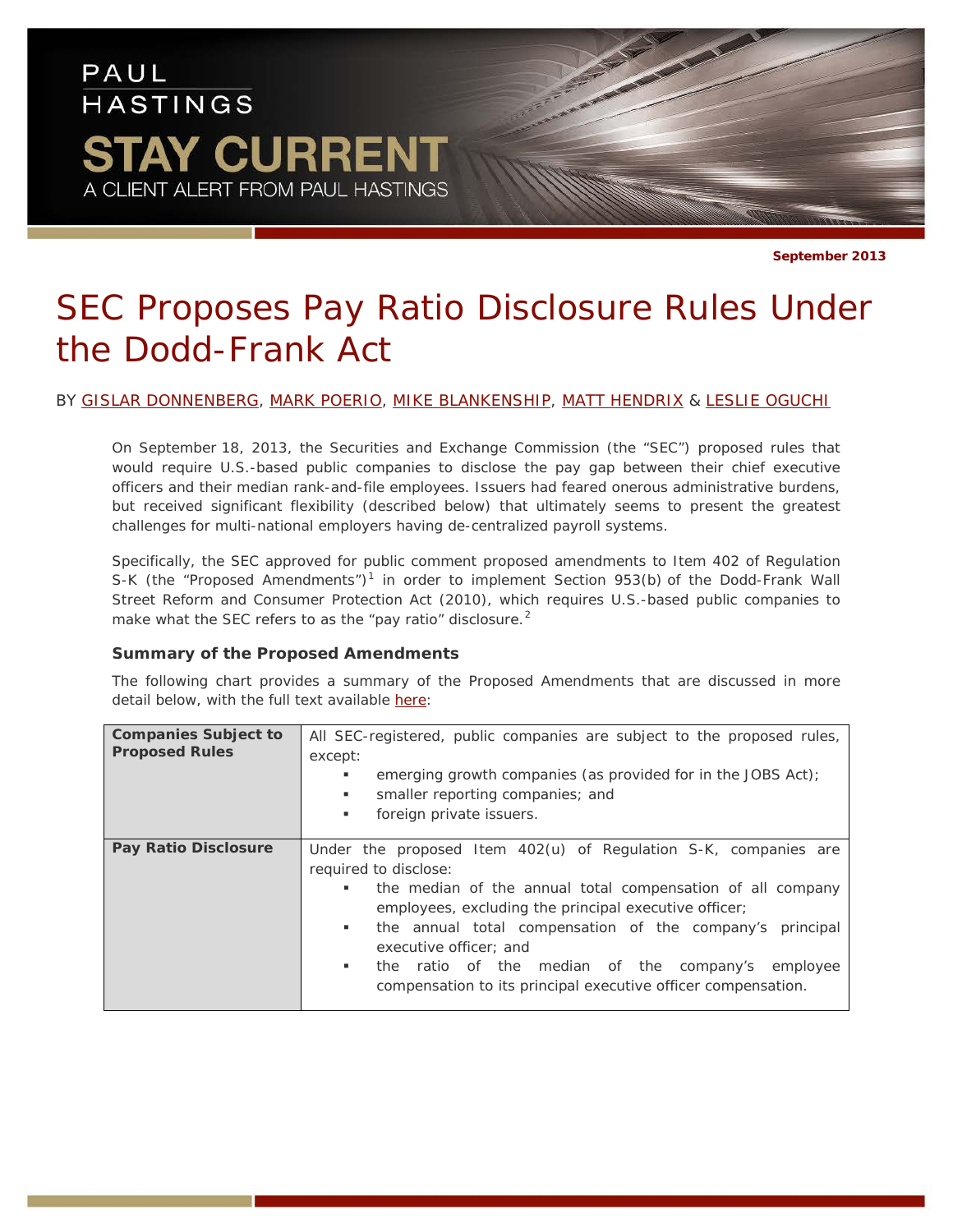| <b>Employees Covered</b>                                                     | For calculating the median of the company's employee compensation,<br>companies should include employees in the following categories as of the<br>last day of the company's prior fiscal year:<br>full-time;<br>٠<br>part-time;<br>seasonal;<br>temporary; and<br>٠<br>non-U.S. based.<br>٠                                                                                                                                                                                                                                                                  |
|------------------------------------------------------------------------------|--------------------------------------------------------------------------------------------------------------------------------------------------------------------------------------------------------------------------------------------------------------------------------------------------------------------------------------------------------------------------------------------------------------------------------------------------------------------------------------------------------------------------------------------------------------|
| <b>Annualized Pay</b>                                                        | In calculating the median of the registrant's employee compensation:<br>Companies may annualize the compensation of permanent<br>employees who did not work for the entire year (e.g., new<br>hires).<br>Companies may not annualize the compensation of part-time,<br>٠<br>seasonal or temporary employees.                                                                                                                                                                                                                                                 |
| <b>Flexible Methodology</b><br>for Determining the<br><b>Median Employee</b> | The proposed instruction 2 to Item 402(u) provides a flexible approach for<br>determining the median employee. A company may use any methodology<br>so long as it consistently applies "reasonable estimates to identify the<br>median and to calculate the annual total compensation or any<br>elements of total compensation for employees other than the [principal<br>executive officer]."<br>In doing so, companies may choose to evaluate their entire employee<br>population, use statistical sampling or use other reasonable estimation<br>methods. |
| <b>Filings Covered</b>                                                       | Under the proposed rules, companies would be required to file (not<br>"furnish") pay ratio disclosure in the following filings that require<br>compensation disclosure under Rule 402:<br>registration statements;<br>٠<br>proxy and information statements; and<br>٠<br>annual reports on Form 10-K.                                                                                                                                                                                                                                                        |
| <b>Implementation of</b><br><b>Pay Ratio Disclosure</b>                      | Companies will be required to provide the pay ratio disclosure in their first<br>annual report on Form 10-K or, if later, proxy or information statement<br>following the end of the company's first full fiscal year after the SEC<br>releases final rules.<br>Newly public companies will be provided a similar transition period,<br>allowing them to avoid pay ratio disclosure in filings related to their initial<br>public offerings.                                                                                                                 |

**CONTRACTOR** 

## **Public Comment**

The SEC is currently seeking public comments on the Proposed Amendments, which should be submitted within 60 days after their publication in the Federal Register. To that end, the SEC encourages interested individuals to submit comments on any aspect of the Proposed Amendments,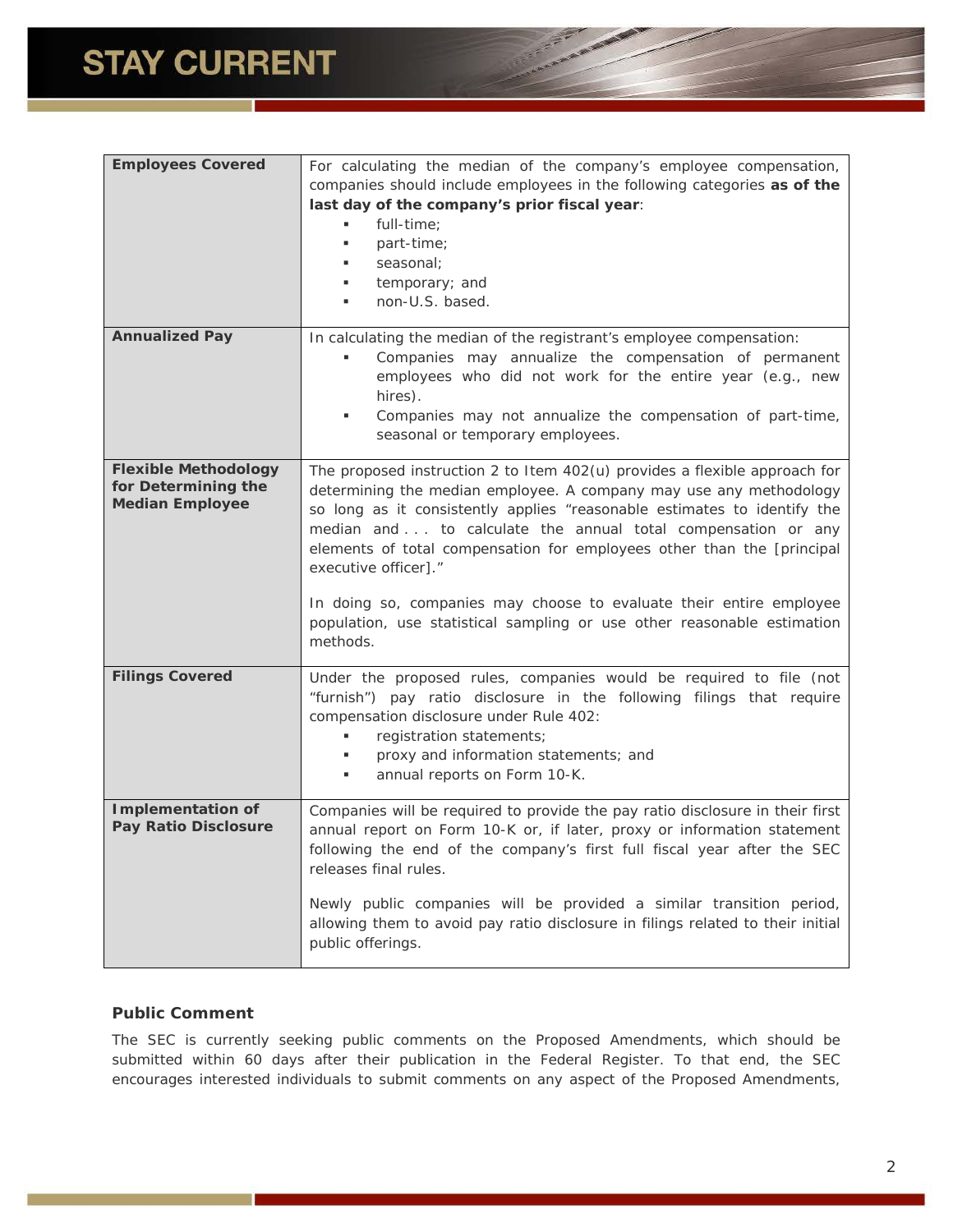other matters that might have an impact on the amendments, and any suggestions for additional changes. Securities attorneys within Paul Hastings are working with different employers and trade associations for the purpose of submitting comments, and will be glad to work with any concerned employers. Anyone desiring further information should contact their Paul Hastings contact or Mark [Poerio,](mailto:markpoerio@paulhastings.com?subject=%22Pay%20Ratio%22%20Disclosure%20Information) who co-chairs the firm's executive compensation practice.

## **Our Advice for Issuers**

If adopted in substantially their current form, the Proposed Amendments will require that U.S. public companies develop a consistent methodology for determining the median employee compensation for pay ratio disclosure purposes. This will undoubtedly take considerable time and resources to integrate data systems to come up with a workable methodology.

Nevertheless, the SEC has indicated flexibility in the methods by which issuers make their determinations. This is reminiscent of the introductory period in 2007 when the SEC for the first time required an issuer's proxy statement to include a Compensation Discussion & Analysis (CD&A). At that time, we counseled issuers to avoid the "bleeding edge" in the sense of making good faith compliance efforts, but within reasonably practical parameters. They could then observe best practices in the first year, and make smart adjustments in response. That strategy seems right with pay ratio disclosures, in the sense that a good faith rudimentary calculation in the first year should be cost-effective and allow room for refinements depending on practices that emerge.

## **More about the Proposed Amendments**

Section 953(b) of the Dodd-Frank Act directed the SEC to amend Item 402 of Regulation S-K to require U.S. public companies to make expanded compensation disclosure covering:

- the median of the annual total compensation of all employees of a registrant, except the principal executive officer of the registrant;
- $\bullet$  the annual total compensation of the principal executive officer of the registrant<sup>[3](#page-6-2)</sup>; and
- the ratio of the median of the annual total compensation of all employees of a registrant to the compensation of the principal executive officer.

The Proposed Amendments would not apply to emerging growth companies, $4$  smaller reporting companies<sup>[5](#page-6-4)</sup> and foreign private issuers.<sup>[6](#page-6-5)</sup>

## **Flexible Methodology for Identifying the Median and Employees Covered**

*Identifying the Median*. The Proposed Amendments do not expressly set forth a methodology that must be used to identify the median employee compensation. The SEC believes that even a registrant with a large number of employees should be able to provide the proposed disclosure in a relatively cost-efficient manner based on **statistical sampling, reasonable estimates, and the use of any other consistently applied compensation measure to identify the median**. For instance, an employer with a large number of employees could take a random sampling of its employees and determine the annual cash compensation, or any other consistently applied compensation measure, for those employees. Identifying the median employee would not necessarily require a determination of exact compensation amounts for each employee in the sample. The registrant could exclude the employees in the sample that have extremely low or extremely high pay because they would fall on either end of the spectrum of pay and, therefore, not be the median employee.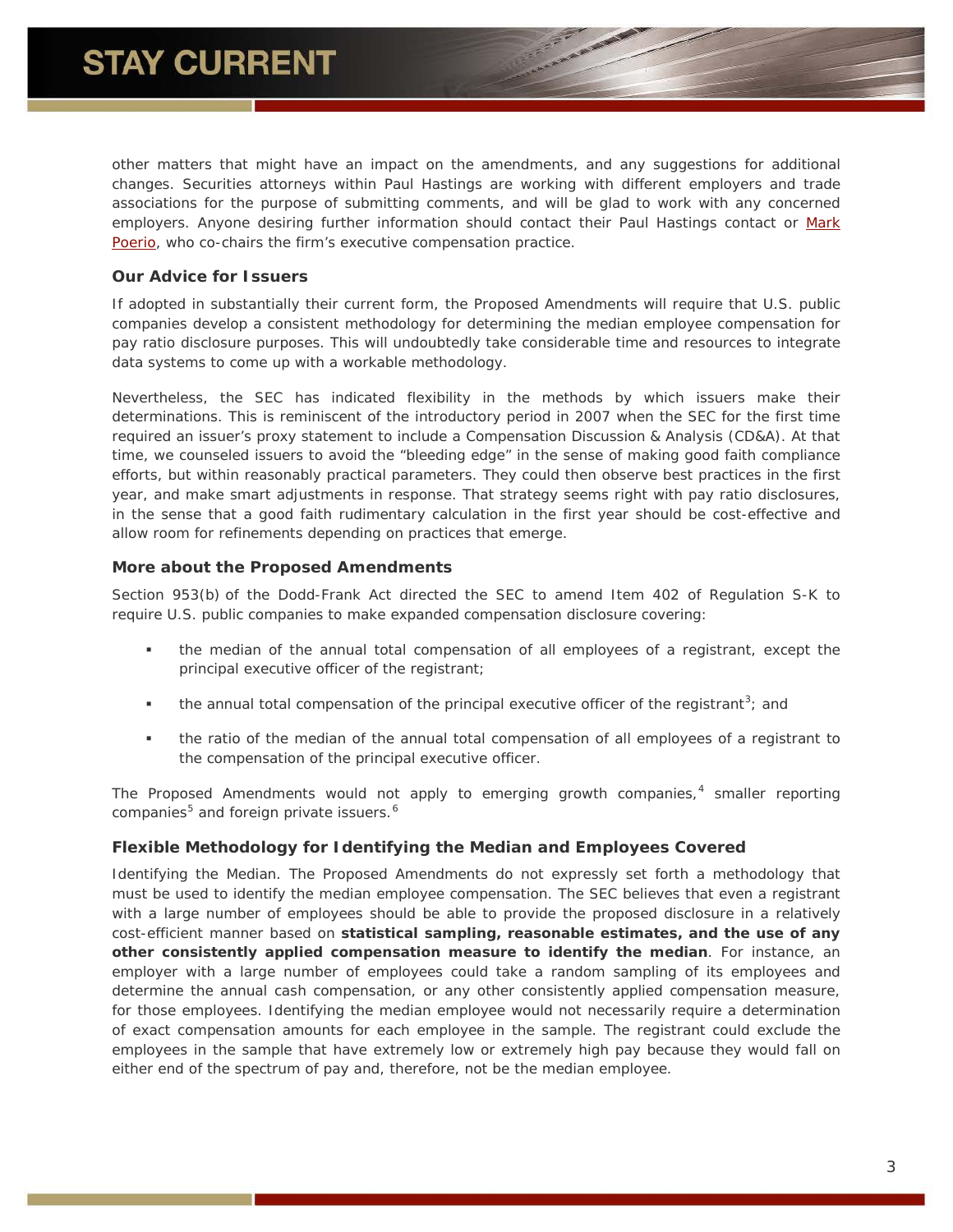*All Employees*. The Proposed Amendments require disclosure of the median of the annual total compensation of "all employees." Consistent with that mandate, an "employee" includes any full-time, part-time, seasonal or temporary worker employed by the registrant or any of its (U.S. and non-U.S.) subsidiaries. In addition, the Proposed Amendments define "employee" as an individual employed as of the last day of the registrant's last completed fiscal year, which is consistent with the calculation date for the determination of the three most highly compensated executive officers under Item 402(a)(3)(iii) of Regulation S-K. However, companies would not be required to include independent contractors, "leased" workers or other temporary workers who are employed by a third party as part of "all employees." Accordingly, workers supplied to the registrant by a third-party management company or leasing agency for a fee would not be deemed "employees."

The Proposed Amendments permit, but do not require, a registrant to annualize total compensation for permanent employees who did not work for the entire year, such as new hires or employees who took unpaid leaves of absence during the period. On the other hand, a registrant may not annualize total compensation for part-time, seasonal or temporary employees.

## **Determination of Total Compensation**

The Proposed Amendments define "total compensation" by reference to Item  $402(c)(2)(x)$  of Regulation S-K. A registrant would be permitted to identify the median employee in a variety of ways and then must determine and disclose the median employee's total compensation in accordance with Item  $402(c)(2)(x)$ . Further, the Proposed Amendments define "annual total compensation" to mean total compensation for the last completed fiscal year, consistent with the time period used for the other Item 402 disclosure requirements. For non-salaried employees, "base salary" and "salary" as used in Item 402 may be referred to as "wages plus overtime."

*Reasonable Estimates*. The Proposed Amendments permit the use of reasonable estimates to determine the value of the various elements of total compensation for employees, other than the principal executive officer. For example, in the case of certain pension benefits, valuation of such benefits can be difficult as employers may not have access to the information from pension plan administrators that would be needed to calculate the value of such benefits. In this instance, the SEC believes it to be appropriate for a registrant to use reasonable estimates in determining the value of such pension plan.

*Personal Benefits*. The Proposed Amendments permit companies to exclude personal benefits, such as healthcare, education assistance and parking benefits, in the calculation of total compensation as long as such benefits in the aggregate are less than \$10,000. However, to remain consistent, the calculation of the principal executive officer's total compensation would need to reflect the same approach for the median employee.

### **Disclosure of Methodology, Assumptions, and Estimates**

*Methodology*. As described above, in order to allow companies the greatest degree of flexibility, the SEC does not set forth a required methodology to identify the median employee. Therefore, the SEC has proposed instructions for a brief disclosure of the methodology, and any material assumptions, adjustments and estimates used in the calculation of the median employee. A registrant's disclosure should provide sufficient information to allow a reader to evaluate the appropriateness of the methodology, estimates and assumptions used. The SEC is of the view that the appropriate and most cost effective methodology would necessarily depend on a registrant's particular facts and circumstances, including, among others, such variables as: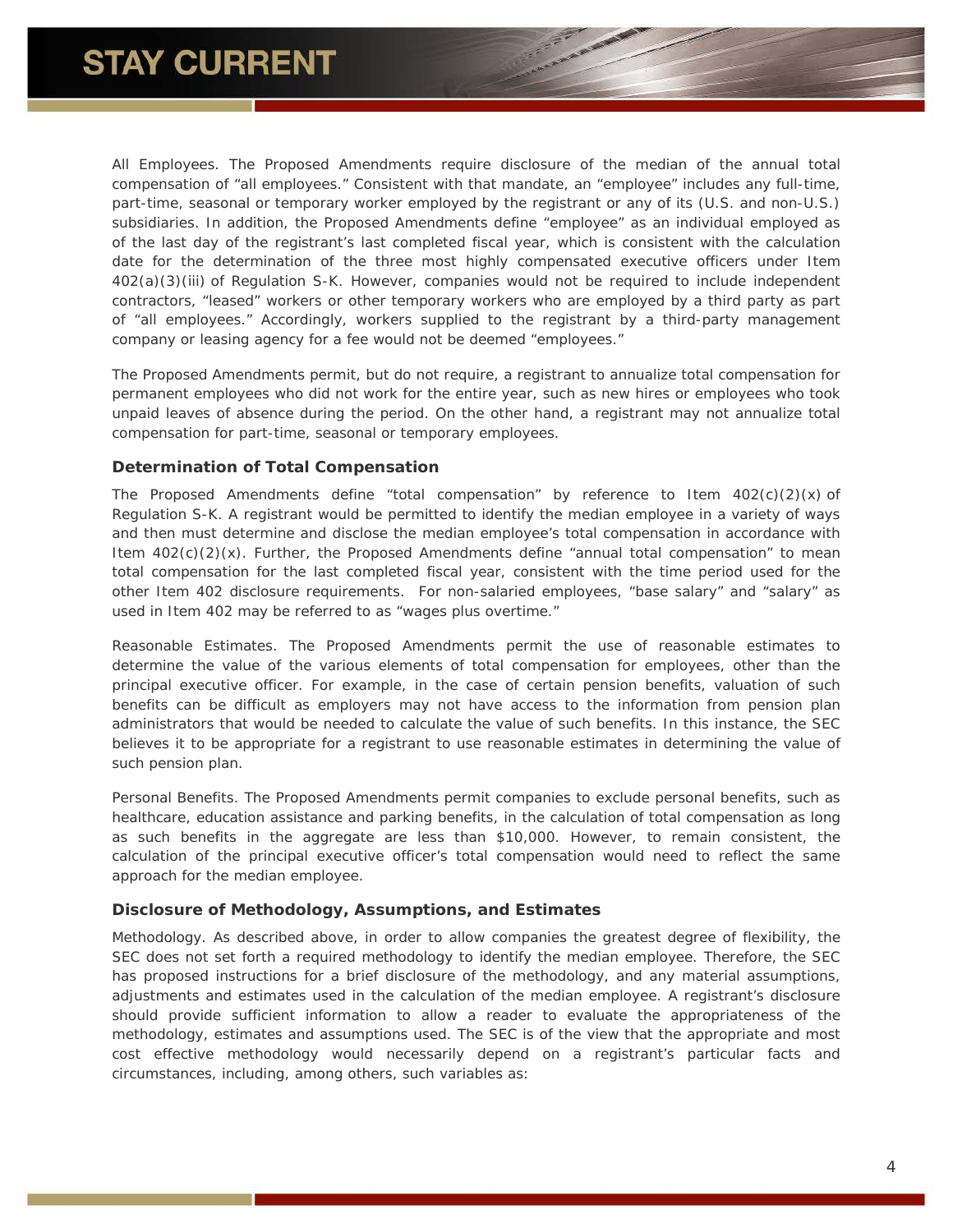- the size and nature of the workforce;
- the complexity of the organization;
- **the stratification of pay levels across the workforce;**
- the types of compensation the employees receive;
- the extent that different currencies are involved;
- **the number of tax and accounting regimes involved; and**
- the number of payroll systems the registrant has and the degree of difficulty involved in integrating payroll systems to readily compile total compensation information for all employees.

*Changes to the Methodology*. If a registrant materially changes the methodology or material assumptions, adjustments or estimates from those used in the previous period, the registrant must briefly (i) describe the change, (ii) describe reasons for the change and (iii) provide an estimate of the impact of the change on the median and the ratio. The SEC expects that a succinct description of the methodology and material assumptions, adjustments and estimates used would not be overly burdensome and would be more informative for investors.

## **Transition for Newly Public Companies**

Newly public companies, excluding emerging growth companies, smaller reporting companies, and foreign private issuers, will be required to comply with the proposed amendment for the first fiscal year commencing on or after the date the registrant becomes subject to the reporting requirements.

## **Compliance Date**

The SEC has proposed that a registrant is not required to include pay ratio disclosure with respect to its last completed fiscal year until the filing of its annual report for that last completed fiscal year or, if later, the filing of a definitive proxy or information statement relating to an annual meeting of shareholders (or written consents in lieu of such a meeting). Updated pay ratio information must, in any event, be filed as provided in General Instruction G(3) of Form 10-K not later than 120 days after the end of such fiscal year. As an example, a registrant would not be required to disclose pay ratio information relating to compensation for fiscal year 2014 until its definitive proxy or information statement for its 2015 annual meeting of shareholders.<sup>[7](#page-6-6)</sup> Issuers, such as master limited partnerships, that are not required to hold annual meetings and thus are not subject to the proxy rules and the filing of annual proxy statements would have to include pay ratio disclosure for fiscal 2014 in the Form 10-K for such year.

 $\Leftrightarrow$   $\Leftrightarrow$   $\Leftrightarrow$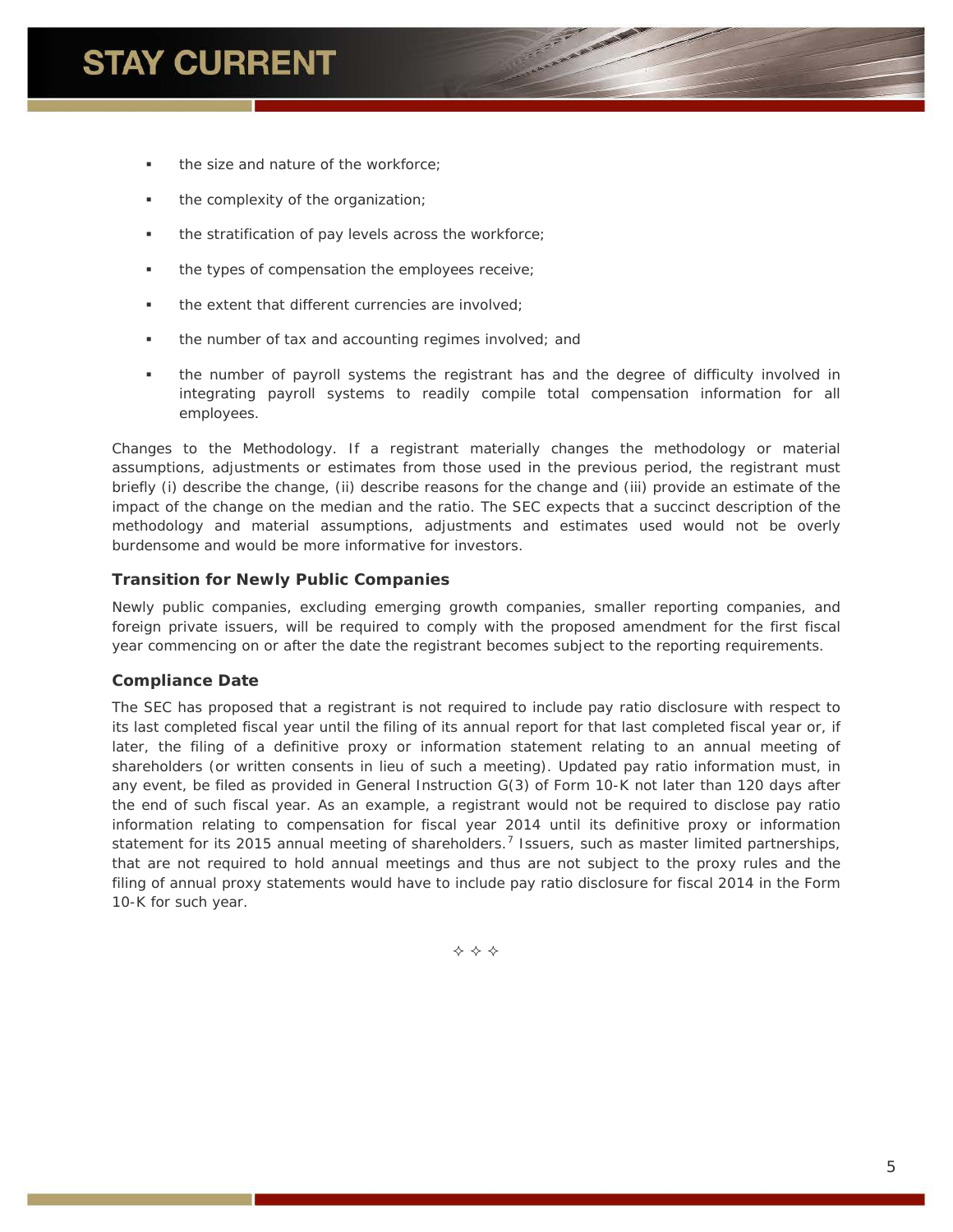## **STAY CURRENT**

If you have any questions concerning these developing issues, please do not hesitate to contact any of *the following Paul Hastings lawyers:*

### **Atlanta**

Elizabeth H. Noe 1.404.815.2287 [elizabethnoe@paulhastings.com](mailto:elizabethnoe@paulhastings.com)

Reinaldo Pascual 1.404.815.2227 [reypascual@paulhastings.com](mailto:reypascual@paulhastings.com)

#### **Chicago**

Thaddeus (Thad) J. Malik 1.312.499.6020 [thaddeusmalik@paulhastings.com](mailto:thaddeusmalik@paulhastings.com)

#### **Hong Kong**

David G. Grimm 1.852.2867.9507 [davidgrimm@paulhastings.com](mailto:davidgrimm@paulhastings.com)

Steven Winegar 1.852.2867.9003 [stevenwinegar@paulhastings.com](mailto:stevenwinegar@paulhastings.com)

#### **Houston**

Gislar Donnenberg 1.713.860.7306 [gislardonnenberg@paulhastings.com](mailto:gislardonnenberg@paulhastings.com)

#### **Los Angeles**

Siobhan Burke 1.213.683.6282 [siobhanburke@paulhastings.com](mailto:siobhanburke@paulhastings.com)

Robert A. Miller 1.213.683-6254 [robertmiller@paulhastings.com](mailto:robertmiller@paulhastings.com)

### **New York**

Arturo Carrillo 1.212.318.6792 [arturocarrillo@paulhastings.com](mailto:arturocarrillo@paulhastings.com) Michael K. Chernick 1.212.318.6065 [michaelchernick@paulhastings.com](mailto:michaelchernick@paulhastings.com)

Michael L. Fitzgerald 1.212.318.6988 [michaelfitzgerald@paulhastings.com](mailto:michaelfitzgerald@paulhastings.com)

Joy K. Gallup 1.212.318.6542 [joygallup@paulhastings.com](mailto:joygallup@paulhastings.com)

Taisa Markus 1.212.318.6290 [taisamarkus@paulhastings.com](mailto:taisamarkus@paulhastings.com)

Jeffrey J. Pellegrino 1.212.318.6932 [jeffreypellegrino@paulhastings.com](mailto:jeffreypellegrino@paulhastings.com)

Scott R. Saks 1.212.318.6311 [scottsaks@paulhastings.com](mailto:scottsaks@paulhastings.com)

William F. Schwitter 1.212.318.6400 [williamschwitter@paulhastings.com](mailto:williamschwitter@paulhastings.com)

Joel M. Simon 1.212.318.6200 [joelsimon@paulhastings.com](mailto:joelsimon@paulhastings.com)

Neil A. Torpey 1.212.318.6034 [neiltorpey@paulhastings.com](mailto:neiltorpey@paulhastings.com)

Michael L. Zuppone 1.212.318.6906 [michaelzuppone@paulhastings.com](mailto:michaelzuppone@paulhastings.com)

Keith D. Pisani 1.212.318-6053 [keithpisani@paulhastings.com](mailto:keithpisani@paulhastings.com) Yariv C. Katz 1.212.318.6393 [yarivkatz@paulhastings.com](mailto:yarivkatz@paulhastings.com)

#### **Orange County**

Stephen D. Cooke 1.714.668.6264 [stephencooke@paulhastings.com](mailto:stephencooke@paulhastings.com)

John F. Della Grotta 1.714.668.6210 [johndellagrotta@paulhastings.com](mailto:johndellagrotta@paulhastings.com)

#### **Palo Alto**

Robert A. Claassen 1.650.320.1884 [robertclaassen@paulhastings.com](mailto:robertclaassen@paulhastings.com)

Jeffrey T. Hartlin 1.650.320.1804 [jeffhartlin@paulhastings.com](mailto:jeffhartlin@paulhastings.com)

#### **San Diego**

Teri E. O'Brien 1.858.458.3031 [teriobrien@paulhastings.com](mailto:teriobrien@paulhastings.com)

Leigh P. Ryan 1.858.458.3036 [leighryan@paulhastings.com](mailto:leighryan@paulhastings.com)

#### **San Francisco**

Thomas R. Pollock 1.415.856.7047 [thomaspollock@paulhastings.com](mailto:thomaspollock@paulhastings.com)

#### **Seoul**

Dong Chul Kim 1.82.2.6321.3803 [dongchulkim@paulhastings.com](mailto:dongchulkim@paulhastings.com)

#### **Washington, D.C.**

J. Mark Poerio 1.202.551.1780 [markpoerio@paulhastings.com](mailto:markpoerio@paulhastings.com)